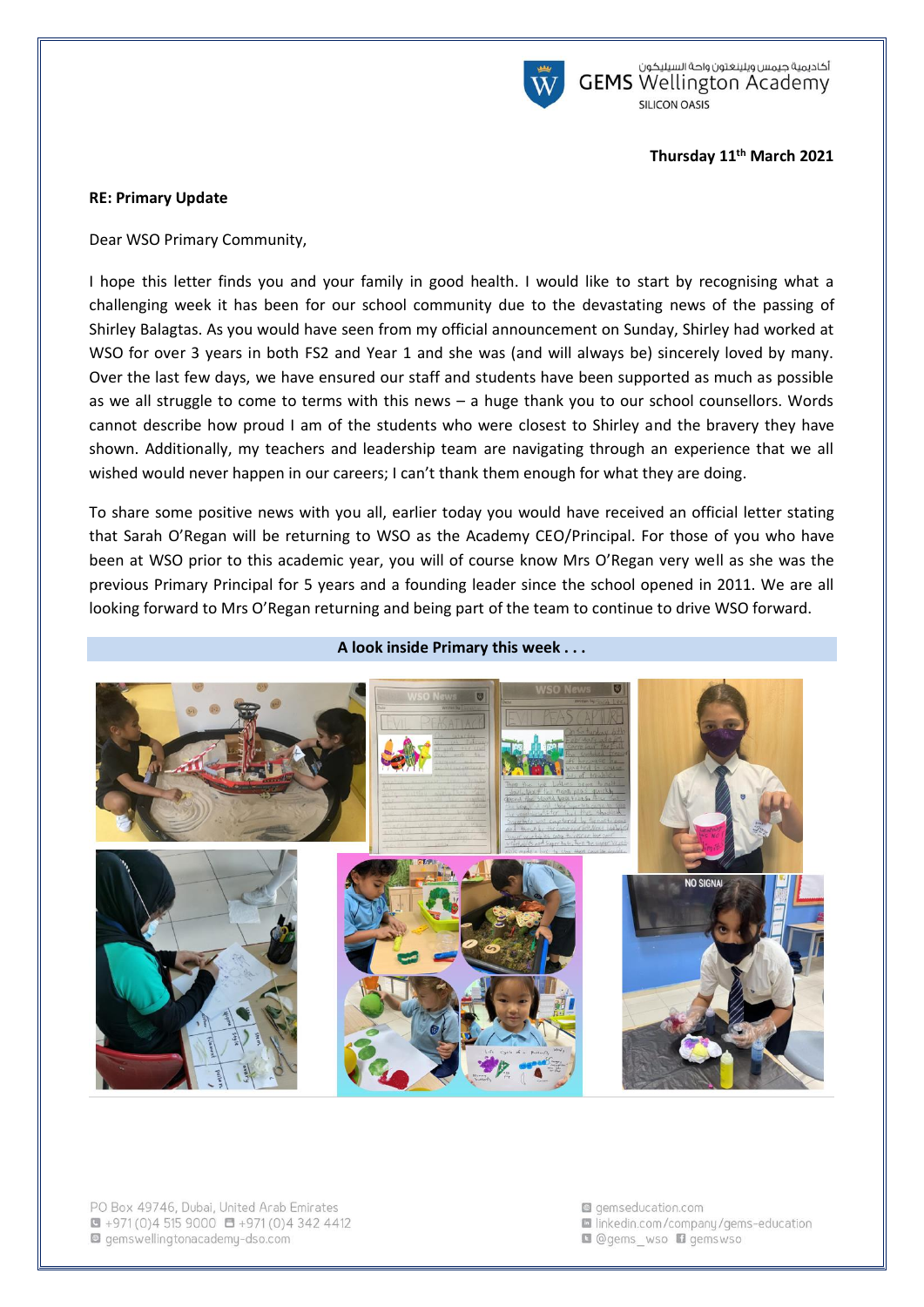

*This week some FS1 classes explored the story 'The Very Hungry Caterpillar', learning about the life-cycle of a butterfly and even trying out some caterpillar yoga! For expressive arts we experimented with different musical instruments during free painting time. FS1G learned all about tortoises and how to look after them and FS1C and A learned all about pirates and treasure*

*After a visit from Pirate Pete in FS2 we have been applying our phonics knowledge to write WANTED posters to track him down and take our treasure back. This has inspired us to investigate different materials, create a pirate map and use our imagination to go on a pirate adventure. Subtraction in maths, has allowed us to practise our take away skills using pirate coins.*

*This week in Maths, Year 1 have been exploring money. We practised making amounts of money using different notes and coins. We have also been writing an information text about our own mythical creature during English lessons. We thought creatively about our creature's habitat, diet and behaviour. In Science, we discussed the season of autumn and learnt about how the animals, plants, weather and daylight hours change. We're looking forward to our 'Sensational Seasons Day' during the last week of term!*

*In English, year 2 became newspaper reporters. They were challenged to use time openers, adjectives, adverbs and conjunctions to write a report about the crimes of the Evil Pea!*

*In Year 3 this week, we have had lots of fun dissecting flowers to learn about the different parts of a flowering plant. During our Well-being lesson, we were exploring what is means to have a growth mindset and made our own positivity jar.*

*During the week, the Year 4 students investigated the impact that COVID-19 has had on the world. At the start of the unit, they looked at the concept of responsibility and what might happen if people did not accept responsibility. After that, they took on the role of Data Scientists and explored data connected to the pandemic and how difficult countries have been affected. Towards the end of the week the students had a chance to be creative while thinking of potential solutions to slow down the spread of COVID-19*

*This week in Year 5 the children have enjoyed planning investigations in science. They have really enjoyed exploring our science topic 'Properties of Materials' with the Outdoor Learning teachers through fun investigations. In class, the children have looked at how to plan their own investigations, ensuring that it is a fair test and their results are trustworthy.*

*In Year 6 we have finished off our journey through the 60s and 70s by creating Tie Dye t-shirts. We started our exploration into the 80s and 90s by using drama, debate and music as vehicles for our learning. The students also enjoyed an exciting and engaging assembly in secondary with the Head Boy and Head Girl about transition and what to expect when they start school in September.*

#### **Key Messages**

**Ramadan Timings –** On Wednesday 10<sup>th</sup> March, you were emailed a quick questionnaire to fill in with regards to Ramadan timings. This email came from our PRE, Juliet Freeman. As you may or may not know, during the holy month of Ramadan, schools are required to reduce their opening hours, starting later and finishing earlier. The KHDA have contacted schools and requested that we survey our parents to find out what times work best for the majority, which will help inform our planning. Even with reduced hours, it is vitally important that we continue to ensure students arrive and depart safely without large crowds gathering, therefore we will still keep staggered times for the beginning and end of the day. We will share these with you as soon possible.

PO Box 49746, Dubai, United Arab Emirates  $\bullet$  +971 (0)4 515 9000  $\bullet$  +971 (0)4 342 4412 gemswellingtonacademy-dso.com

**Q** gemseducation com la linkedin.com/company/gems-education **Q** @gems\_wso **Q** gemswso